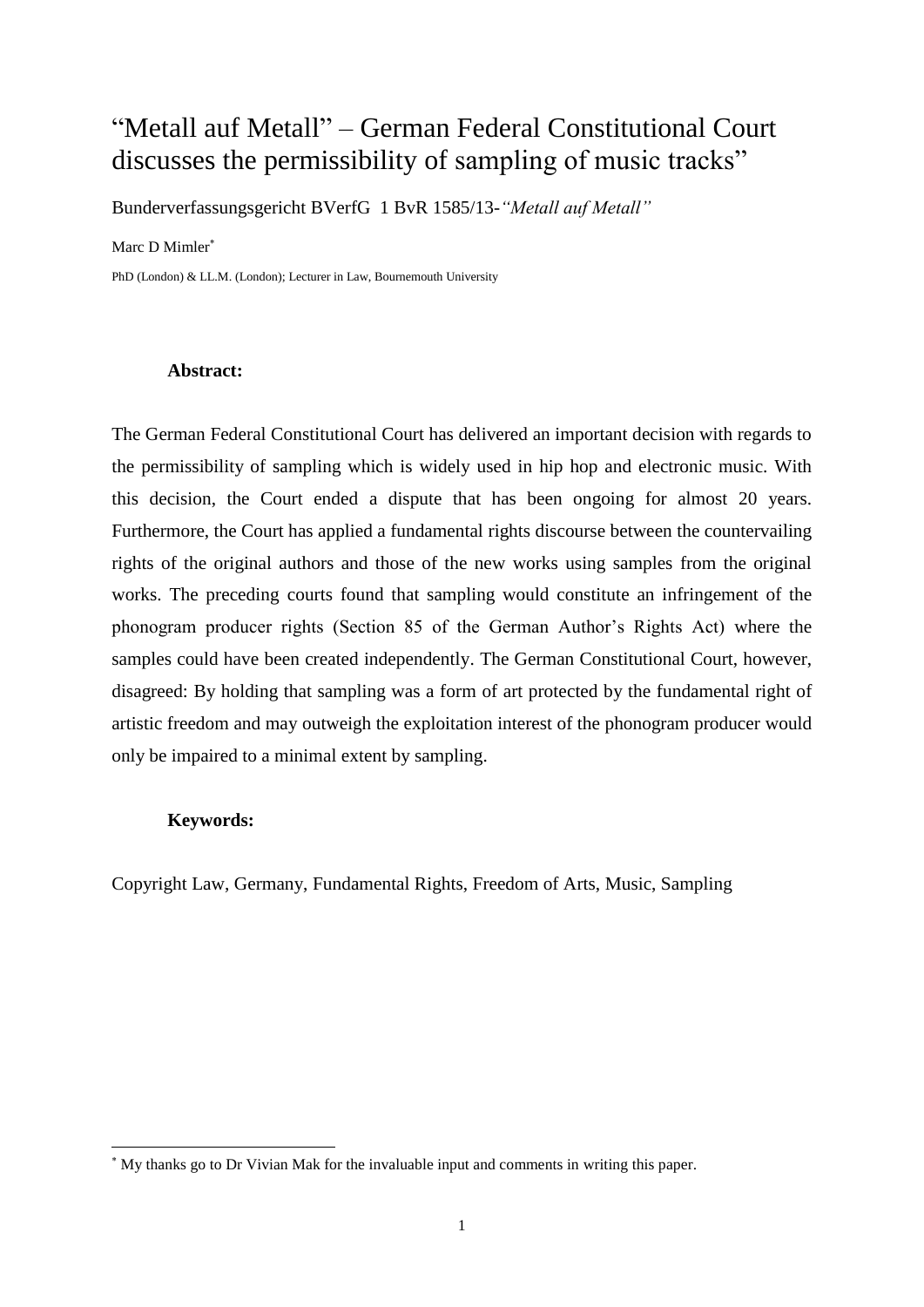#### I. INTRODUCTION

The underlying dispute of this decision has been keeping courts busy since 1999. It involved members from the German band "Kraftwerk" and the German Hip Hop artist/producer Moses Pelham. In 1997, Pelham wrote and produced the song "Nur mir" which was subsequently performed by the German artist Sabrina Setlur. The song uses a two second sample of the sound recording "Metall auf Metall" from Kraftwerk's 1977 album "Trans Europa Express". The used two second sample was slowed down by 5% and was continuously repeated (i.e. looped) throughout the entirety of "Nur Mir". Pelham noted that he was not aware that this particular sequence derived from Kraftwerk's track. Two members of Kraftwerk sued Pelham, a co-producer and the production company, claiming, *inter alia*, infringement of their phonogram producer's right as provided within Section 85 (1) of the German Author's Rights Act (Urhebergesetz; UrhG) for having used that particular sample without authorisation. The cases went twice to the German Federal High Court (Bundesgerichtshof; BGH). The dispute received considerable media coverage outside the usual IP circles and the Constitutional Court's decision was mentioned in main stream news.<sup>1</sup>

### II. THE FACTS OF THE CASES

The initial proceedings were held before the District Court of Hamburg which held that there had been an infringement of Section 85 (1) UrhG.<sup>2</sup> This decision was appealed to the Higher District Court of Hamburg:<sup>3</sup> While following the District Court's verdict that Section 85 (1) UrhG had been infringed here, the Higher District Court mentioned in an *orbiter dictum* that using "tiniest portions" of a recording for the purpose of sampling may not constitute infringement. This would, however, not be given in the case at hand since a distinctive element of the recording "Metall auf Metall" was used.

The Higher District Court's decision was appealed by Pelham and co: While agreeing with the outcome of the Higher District Court's decision with regards to infringement, the competent German Federal High Court (Bundesgerichtshof; BGH) decided that it erred on several issues of the law. The BGH discarded that the Higher District Court held that tiniest

<sup>-&</sup>lt;br><sup>1</sup> <http://www.spiegel.de/kultur/musik/pelham-vs-kraftwerk-das-bedeutet-das-sampling-urteil-a-1094996.html> ; <http://www.zeit.de/kultur/musik/2016-05/verfassungsgericht-teilerfolg-fuer-moses-pelham-im-samples-streit>; <http://www.taz.de/Urteil-zum-Sampling/!5305245/>

 $\frac{2}{3}$  Urteil des Landgerichts Hamburg vom 8. Oktober 2004 - 308 O 90/99

<sup>3</sup> Urteil der Oberlandesgerichts Hamburg vom 07. Juni 2006 - 5 U 48/05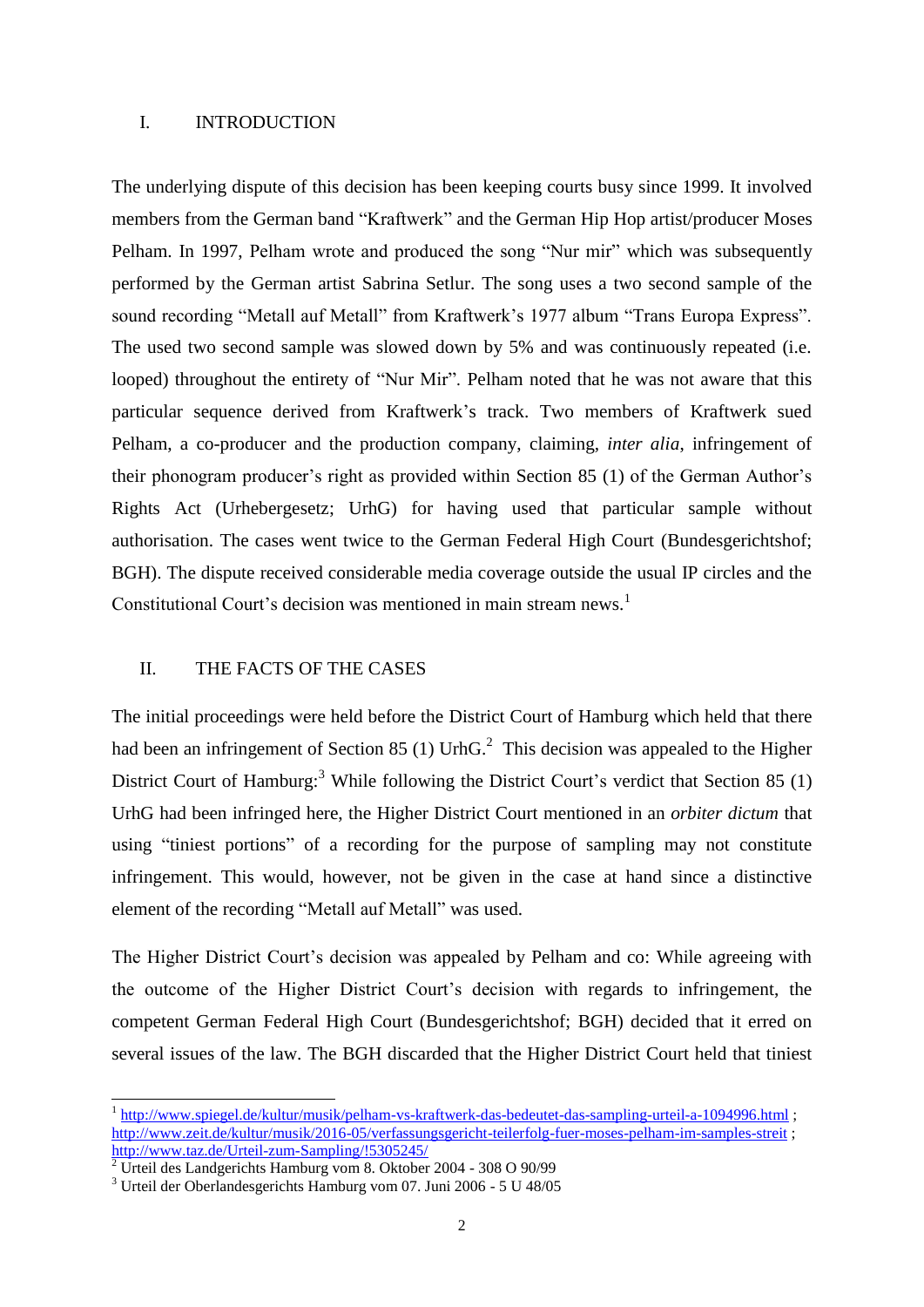fragments of a recording may be taken without infringing.<sup>4</sup> The BGH held that the right of the phonogram producer would exist irrespective of the quantity or quality of the sound incorporated on the recording. Any criteria relating as to whether a substantial or distinctive part had been taken would only lead to legal uncertainty. The BGH also held that the Higher District Court should have addressed whether a free use as regulated within Section 24 (1) UrhG could have been applied in favour of the appellants.<sup>5</sup> The provision could generally be applied as a limitation to the exclusive rights of the phonogram producer, the BGH held.<sup>6</sup> In the case at hand, however, Section 24 (1) UrhG would not be applicable. This is because the limitation would only apply in cases where an independent reproduction that sounded like the original sequence would be impossible.

The Higher District Court, who was again called upon, followed the BGH's guidance with regards to the applicability of Section 24 (1) UrhG in its subsequent decision. In its factual finding, however, it held that the defendants could not rely on the limitation provision: While the Court held that "Nur Mir" was an independent work with the sufficient distance from the original recording, it found that the other criterion mentioned by the BGH for Section 24 (1) UrhG to apply was not provided in this case. After hearing expert evidence on the matter the Court held that an average phonogram producer would have been able in the year 1997 to reproduce the sequence in question independently.

The BGH was yet again called to adjudicate on this matter.<sup>7</sup> In its decision from 2015, it generally agreed with the findings of the Higher District Court of Hamburg. It held that the used sample would violate the exploitation right of the phonogram producer pursuant to Section 85 I UrhG. Additionally, the BGH analysed the involved fundamental rights surrounding Sections 85 (1) and 24 (1) UrhG - the guarantee of property<sup>8</sup> on the one side and artistic freedom<sup>9</sup> on other. The Court highlighted in favour of Pelham and co. that the use of samples has nowadays become commonplace in the music industry. However, the

 $\overline{a}$ 

(This translation is taken from the German Ministry of Justice's online depository on German legislation "Gesetze im Internet") [https://www.gesetze-im-internet.de/englisch\\_urhg/englisch\\_urhg.html#p0109](https://www.gesetze-im-internet.de/englisch_urhg/englisch_urhg.html#p0109)

<sup>4</sup> Urteil des Bundesgerichtshofs vom 20. November 2008 - I ZR 112/06.

<sup>5</sup> **Article 24 UrhG**

Free use

<sup>(1)</sup> An independent work created in the free use of the work of another person may be published or exploited without the consent of the author of the work used.

<sup>&</sup>lt;sup>6</sup> According to the wording of the provision it would allow the free use of works regulated within Section and not phonograms as such. The BGH, however, affirmed that Section 24 (1) UrhG could be applied here by means of an analogy as a limitation provision for the exclusive right of phonogram producers (Section 85 (1) UrhG).  $^7$  Urteil des Bundesgerichtshofs vom 13. Dezember 2012 - I ZR 182/11 -.

<sup>&</sup>lt;sup>8</sup> Article 14 of the German Basic Law.

 $9$  Article 5 (3)(1) of the German Basic Law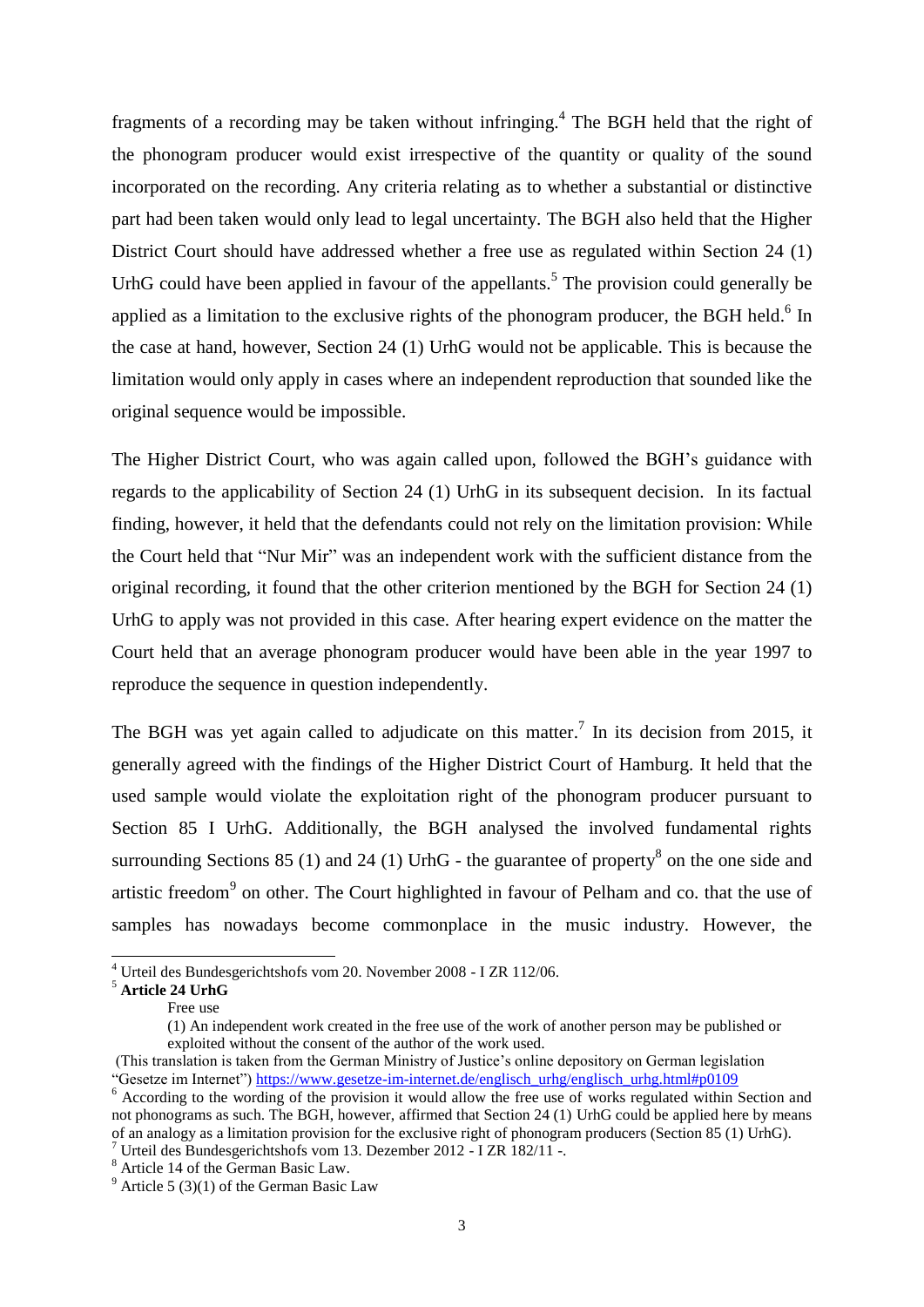fundamental right of artistic freedom would not allow the use of someone else's work without consent and remuneration where it is possible to reproduce the sequence in question in a noninfringing manner. Additionally, artistic freedom could not be applied to permit artists to appropriate the achievements of third parties at the most reasonable conditions, especially as additional commercial interests are often involved. The Court argued that its approach would not create undue obstacles for cultural development.

The German Constitutional Court was finally called to adjudicate on this matter.<sup>10</sup> By means of a constitutional complaint, the defendants of the civil litigation<sup>11</sup> argued that their fundamental rights, in particular artistic freedom, had been violated by the preceding court decisions. They argued that the prohibition to freely use even the tiniest pieces of other works would be a violation of their artistic freedom. This would make an artistic discourse with previously published works indispensable for today's electronic music impossible. They added that the violation of their artistic freedom would not be justified since the right of the phonogram producer only entails a right to an appropriate remuneration not a total monopoly over short sound sequences. The preceding court decisions have therefore not applied an art specific approach in their reasoning since they did not acknowledge the particularities in the creative process surrounding sampling. Rather, the approach conducted by the courts in relation to the reproducibility of the sequences was void since it would make it *de facto* impossible to use any sequence. On the other side, the complainants argued that the appropriation of works of third parties would be justified where this enriches culture. They underlined this statement with an interesting comparison with collages: These works would necessarily require inserting reproductions of other works within the new work while no one would oppose this art form, they argued.

Several organisations, such as the German Association for IP (GRUR), the German Music Council and even the German Government provided statements with regards to the dispute. An expert witness stated in the oral proceedings that the use of samples would be indispensable for hip hop music. Reproducing samples in order to avoid infringement as stipulated by disputed court decisions would generally not be a reasonable alternative for

 $\overline{a}$ 

 $10$  Bunderverfassungsgericht BVerfG 1 BvR 1585/13.

<sup>&</sup>lt;sup>11</sup> It should be mentioned that apart from Pelham, his production company, the co-producer of "Nur mir" and Sabrina Setlur, other artists in the music industry took part in this complaint. The Court, however, found that the complaints by these artists were not permissible as they were not able to claim to be directly and personally affected by the attacked decisions (ibid, at para 63). With regards to Setlur, the Court held that she did not exhaust all means to address a violation of her fundamental rights which is however necessary to be launch a constitutional complaint (ibid, at para 62).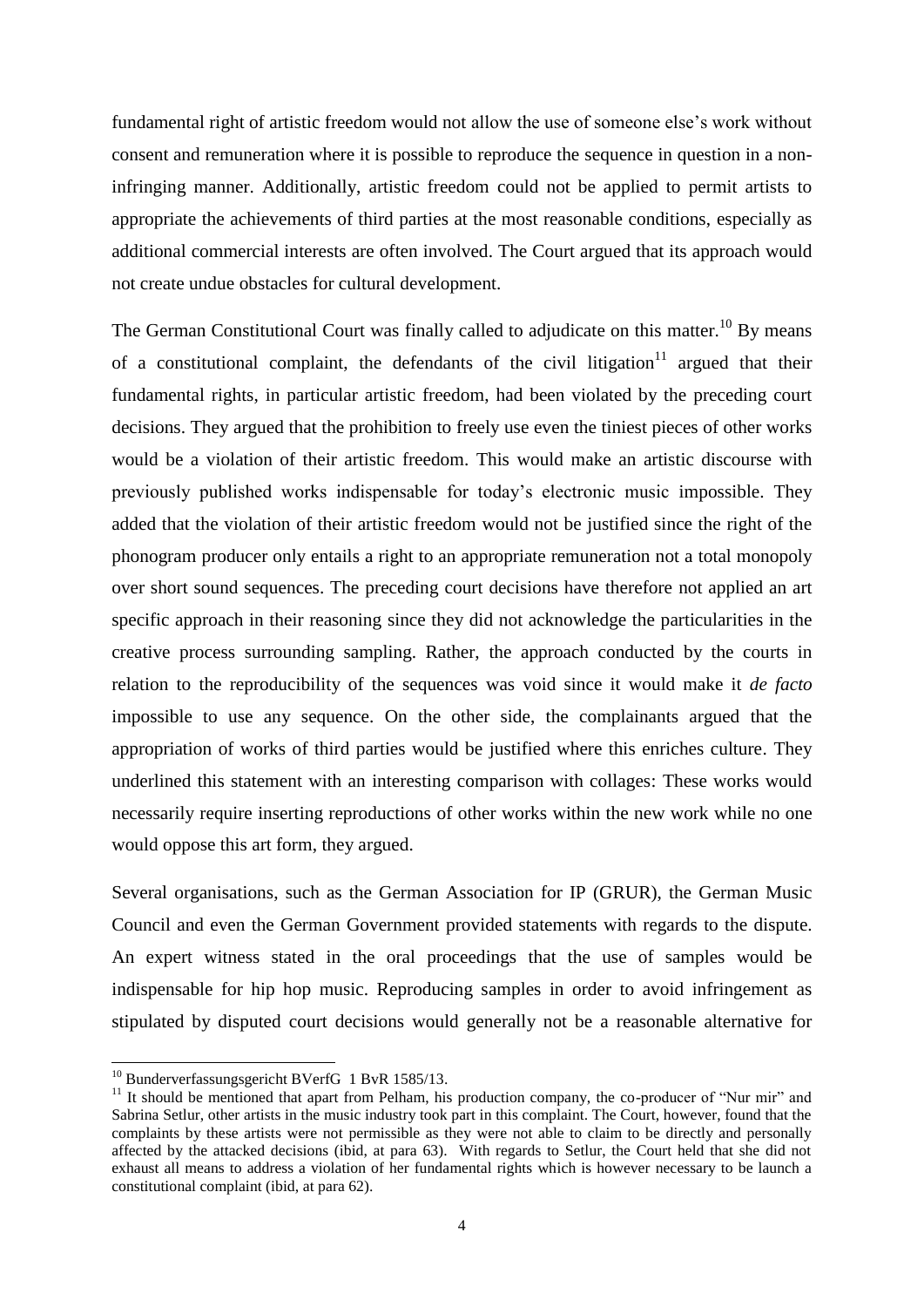musicians. Such reproductions would constitute something different than using an original sound sequence. With regards to sample clearing, which was also discussed before the Court, the expert stated that this would not be workable in practice. There would not be any objective criteria regarding the amount of licensing fees. The expert also stated that the uncertainty surrounding this issue along with the threat of being sued for infringement created to a climate of fear among music producers. Finally, the expert stated that even professional musicians would have difficulties to reproduce such sound sequences. And even then, the artist in question would consider such reproductions as something different to the original.

## III. THE FINDINGS OF THE CONSTITUTIONAL COURT

The Constitutional Court had two questions to answer in this constitutional complaint: First, whether the relevant provision of the German Author's Act, on which the BGH's decision were based were constitutional. And secondly, whether the BGH has sufficiently acknowledged artistic freedom in its decision. It started its analysis by outlining the relevant fundamental rights that were affected by the relevant provisions of the German Author's Right Act: the guarantee of property held by the phonogram producers and the artistic freedom held by those wishing to apply an artistic discourse with existing phonograms. It recapitulated the scope of these individual fundamental rights<sup>12</sup> and how they were affected by the provisions from the Author's Rights Act: On the one hand, the artistic freedom would be affected by the exclusive right in Section 85 Urh $G<sub>13</sub>$  while the guarantee of property would be impaired by allowing free uses as stipulated by Section 24 UrhG.

The Court then outlined that the grant of exclusive rights for phonogram producers, their scope as well as their limitations would serve to balance countervailing interests encapsulated within the conflicting fundamental rights positions. Further, such collisions would need to be

-

 $12$  Artistic freedom would encompass the artistic activity as such, as well as performing and disseminating the work which are indispensable for the public to take notice of the work. (at para 68).

<sup>&</sup>lt;sup>13</sup> The exclusive right of the phonogram producer would affect the freedom of arts since would only be able to use of since third parties would only be able to use sequences from previous works without authorisation under the conditions provided by Article 24 (1) UrhG.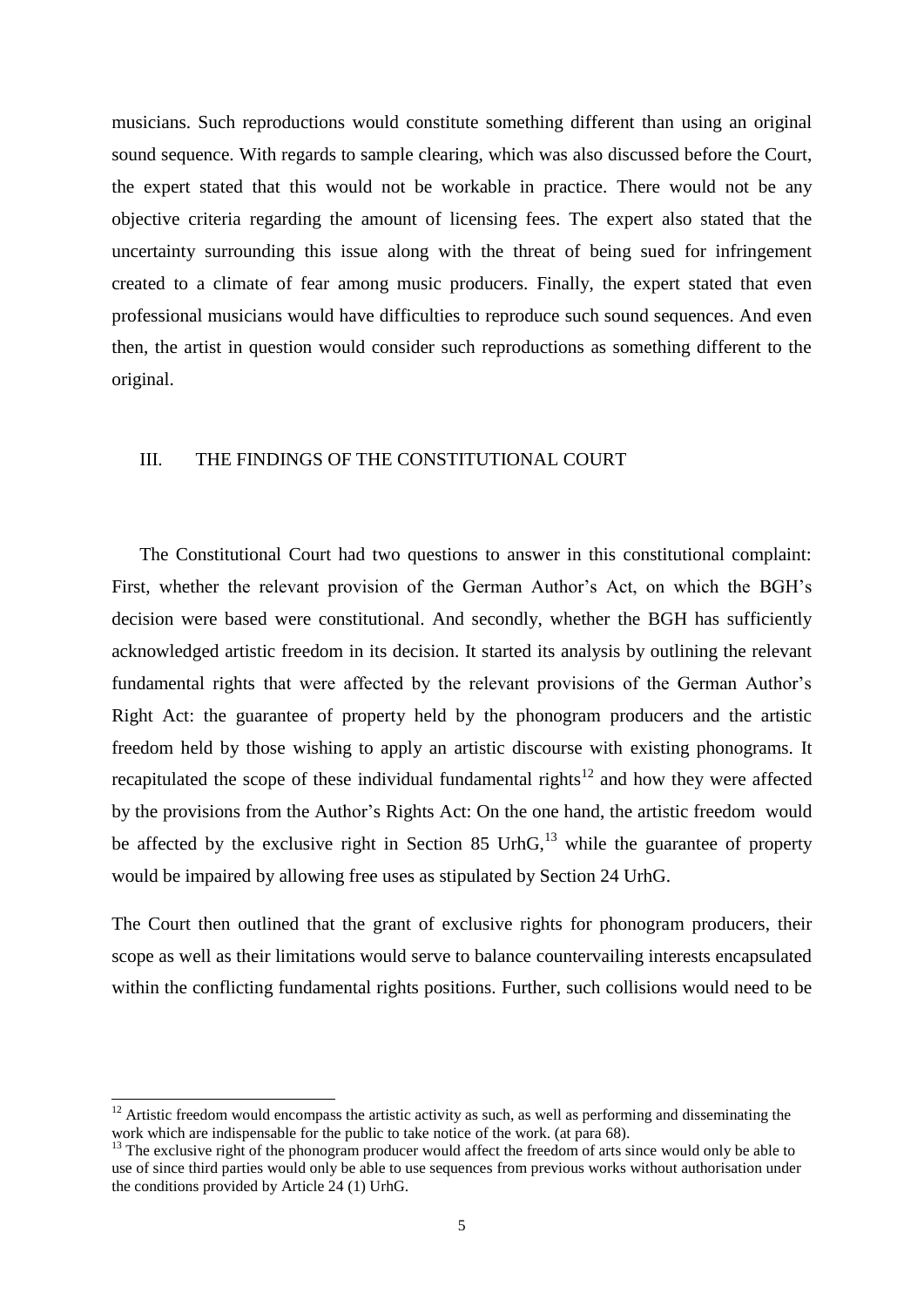accommodated according to the principle of practical concordance<sup>14</sup> which would ensure that both positions are safeguarded as far as possible. Importantly, the Court stressed that such balancing exercise cannot be conducted from the perspective of one fundamental right only but would rather relate to balancing two equally protected fundamental right positions. Where the legislator mandates the judiciary to establish this balance in a particular case through application and interpretation of the law, it suffices that the relevant legal provisions would allow courts to create a constitutionally sound balance between the countervailing interest.

The Court outlined the scope and rationale of both fundamental right positions governing the particular interplay of the relevant provisions of the Authors' Rights Act. The phonogram producers' guarantee of property was established through private law provisions, i.e. the exclusive right in Section 85 UrhG. The legislator is, however, entitled to frame the property right to ensure that its social function as enshrined within Article 14 (1)(2) of the German Basic Law is maintained. By this, the constitutional guarantee of property does not encompass all possible means of exploitation of the exclusive right of the phonogram producer. The legislator is rather permitted to design its specific contents and limits.

This legislative freedom has particular effects with regards to the possibility of limiting the exclusive right. Here, limitations of the disposal right need to be contrasted with such provisions limiting the exploitation right: The former would be easier to curtail based on public interest considerations for the legislator, while the latter would require a heightened public interest. Nonetheless, only an adequate remuneration for the achievements of phonogram producers would be constitutionally guaranteed. Importantly, on the other hand, the legislator needs to consider artistic freedom in these considerations. This is because the exclusive right of phonogram producers with its remedy to seek for injunctive relief pursuant to Article 97 (1) UrhG would affect this fundamental right.

In conclusion, the Court noted that the relevant provision of the German Author's Rights Act would be constitutional: They would sufficiently acknowledge the freedom of arts on the one hand and the guarantee of property on the other. Sections 85 (1) and 24 (1) UrhG would serve as an adequate mechanism to accommodate artistic freedom with that of the guarantee of property. Hence, courts would have sufficient scope to provide for a constitutional balance between these conflicting fundamental rights. According to the Constitutional Court, the

 $\overline{a}$ 

<sup>&</sup>lt;sup>14</sup> The principle of practical concordance was established by the German scholar Konrad Hesse - Andreas Fischer Lescano, Kritik der praktischen Konkordanz (2008) Kritische Justiz 166, 167; Thomas Hoeren, 'Was bleibt vom Urheberrecht im Zeitalter von Filesharing und Facebook?' [2012] EuZ 8.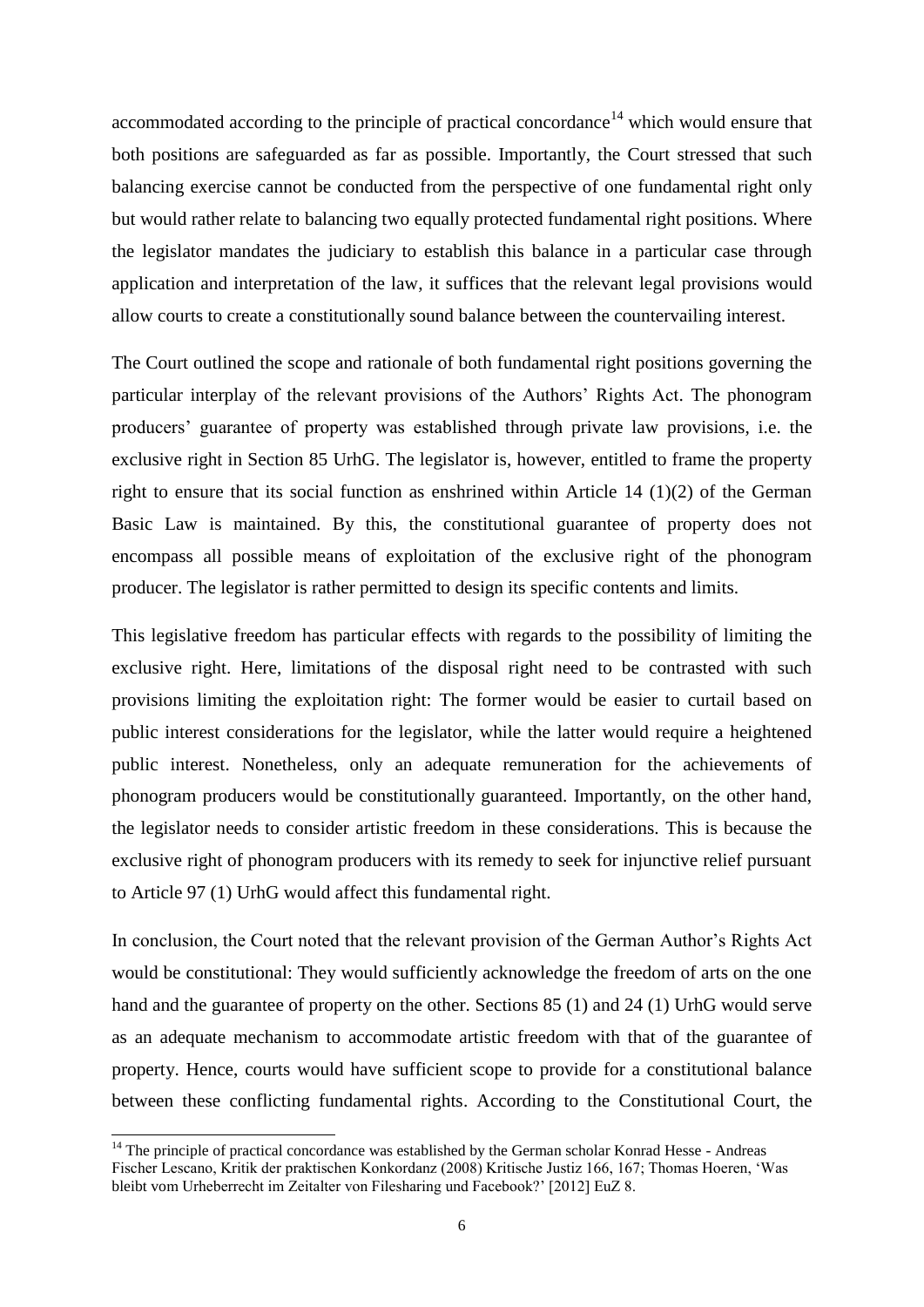mandatory consideration of the fundamental right of artistic freedom could be conducted by courts in two ways: Through an adequate interpretation of the scope and extent of the exclusive right in Section 85 (1) UrhG since the provision would leave sufficient scope to apply such consideration. Courts could also infuse artistic freedom into the analysis through exception provisions, such as the discussed Section 24 (1) UrhG.

The Court additionally held that allowing artists to freely use copyright protected works would not disproportionately confine the guarantee to property. It argued that the general permission to allow unauthorised and unremunerated uses of sequences of phonograms for the creation of new works would not lead to a situation where an adequate remuneration of producers, as constitutionally mandated, would not be guaranteed. Importantly, the Court held that Section 24 (1) UrhG, in particular, would not violate the guarantee of property. This is a noteworthy remark, since the provision as such does not envisage any remuneration obligation for third party uses, which – aside of the disposal right - curtails the remuneration interest of right holders. The Court held the provision to be valid since it would constitute a very narrow exception and would therefore still remain within the legislator's constitutionally provided margin of appreciation.

Interestingly, the Court held that some form of remuneration system for free uses could be provided by the legislator. This could, for instance, be based on a form of subsequent remuneration based on the commercial success of the new work. The current legal framework would, however, sufficiently safeguard the exploitation interests of the producer even where no remuneration is foreseen. This is because free uses for artistic purposes cannot be equated with a general permission to freely use samples. Non-artistic uses would still require authorisation, i.e. licencing. Additionally, Section 24 (1) UrhG would as such only permit free uses where a sufficient distance between the two works in question is given.

With regards to the second main point of its analysis, the Court held that the preceding court decisions did not sufficiently acknowledge the freedom of arts when interpreting the provisions in question. This is because they did not sufficiently acknowledge the fundamental rights positions of the complainant. It first discussed how the fundamental rights discourse is to be applied when interpreting private law provisions: Where a provision would allow several means of interpretation, courts are mandated to apply the interpretation that would acknowledge constitutional values and that would serve to bring the fundamental rights positions at hand into practical concordance. Furthermore, fundamental right positions would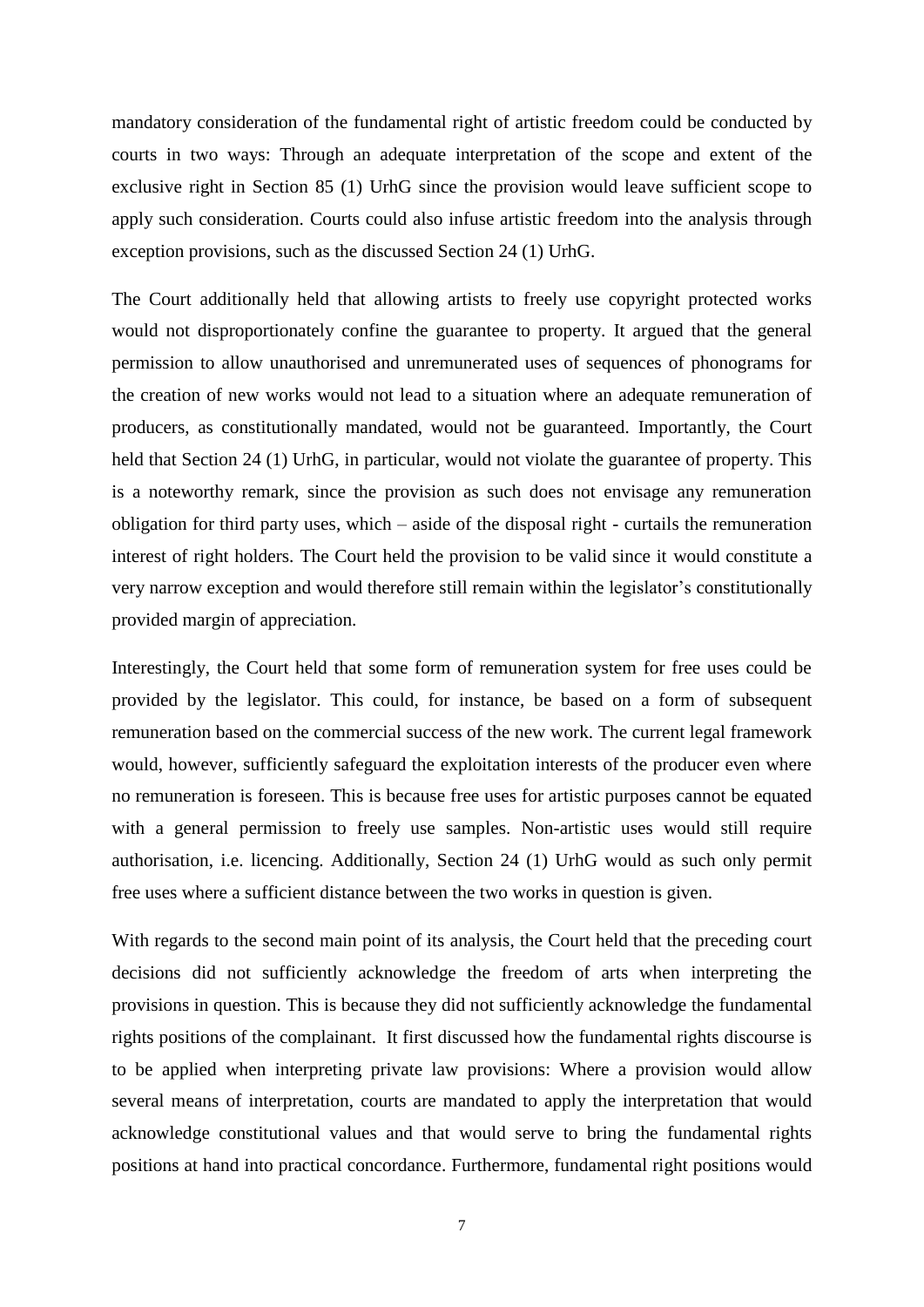not just apply through general clauses but would apply to all elements of private law provisions that warrant and require interpretation. A violation of constitutional law would, however, only occur where courts would not acknowledge the significance of fundamental right positions leading to an inappropriate balancing of these within private law provisions and which subsequently would affect the concrete dispute.

Then the Constitutional Court discussed the fundamental right positions that courts would need to consider in their interpretation of Sections 85(1) and 24 91) UrhG. The Court held that artistic freedom is not boundless but is limited by the fundamental right position of others by, *inter alia*, the guarantee of property as enshrined in Section 85 (1) UrhG. However, courts would need to apply an approach specific to art in the given case. This approach would result in courts having to acknowledge that the adoption of works within one's own work would constitute a form of artistic expression. This consideration has to guide courts when interpreting and applying exceptions and limitations to copyright. In effect, such art specific interpretation would widen the scope of exceptions in comparison to situations where there is no artistic use. In the case where an artistic use would only constitute a minimal encroachment on the exploitation interest of the copyright holder, then these interests can stand back in favour of artistic freedom.

The Court provided further justifications for curtailing intellectual property. First, and as already stated, the constitutionally protected scope of copyright would not guarantee the right holder all possible means of exploitation. Rather, it should enable him or her to receive an appropriate remuneration. It added that the work would enter the social sphere after its publication. This means that it may become an independent reference point for the cultural and intellectual discourse of its era. Authors must therefore endure that their sole dominion of the work seizes after publication. Such considerations, which would also apply to the right of phonogram producers would ensure intellectual property's social function.

Based on these considerations, the Court held that the attacked decisions did indeed violate the claimants' fundamental right of freedom of arts. This was because the courts erred in their interpretation of Sections 85 (1) and 24 UrhG since they did not sufficiently acknowledge the artistic freedom of the complainant when balancing it with the property right of the phonogram producers. First, the Court found that the underlying decisions would interfere with the complaint's fundamental right because the song "Nur Mir" would be protected under artistic freedom. The decisions and the injunctive relief granted would not only interfere with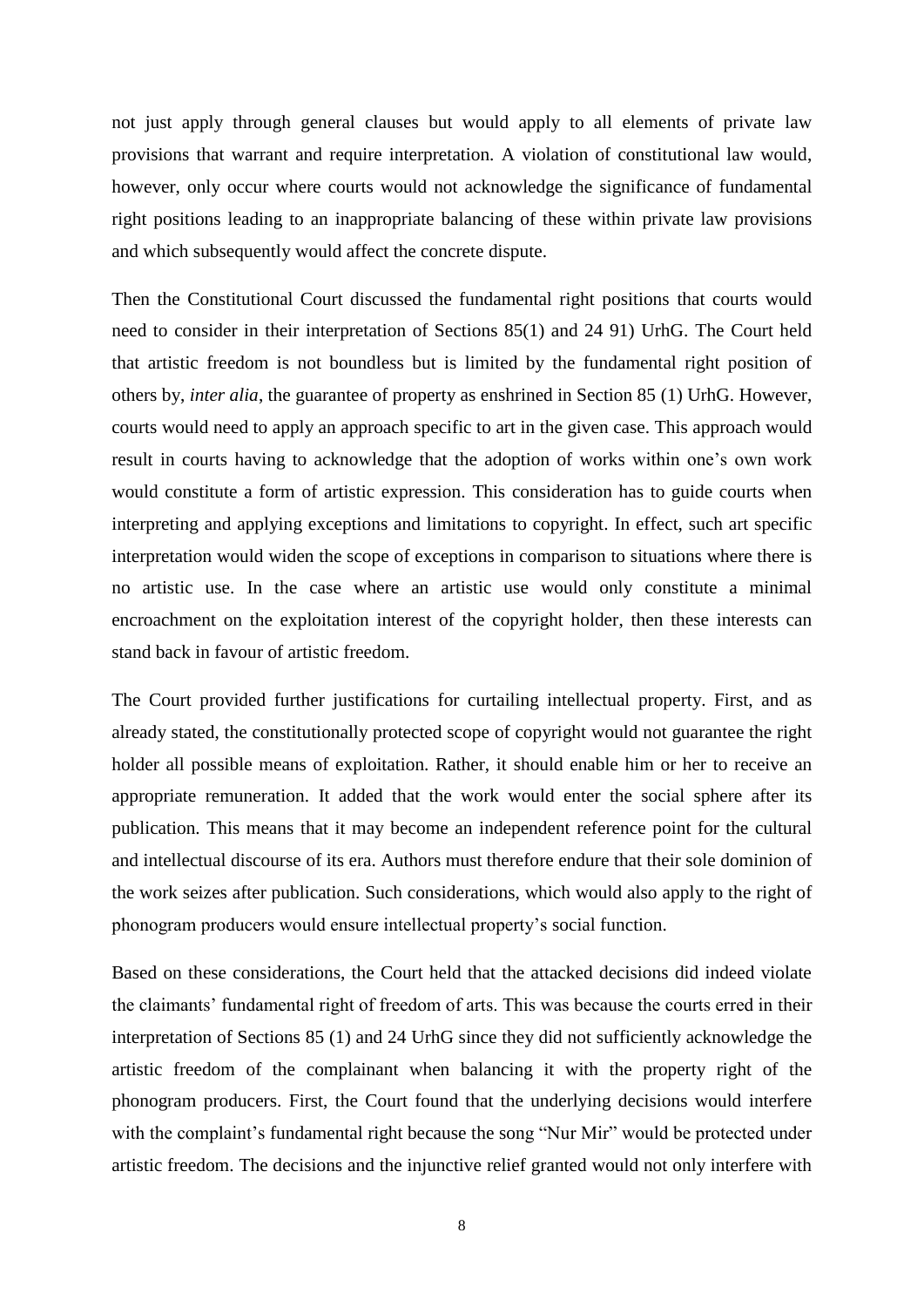the distribution of the work but would reach back to the creative process as they relate to the use of samples as a means of artistic expression.

The interference with the complaint's fundamental right was additionally not justified: The finding of the preceding courts that the incorporation of smallest sequences in a new work would constitute an infringement of Section 85 (1) UrhG insofar as they are reproducible would not sufficiently acknowledge their artistic freedom. The Constitutional Court, however, held that the violation could not be based on the assumption that tiny reproductions would constitute copyright infringement as such. With this respect, an analogous application of Section 24 (1) UrhG could be applied to exempt from infringement. This would also enable courts to transpose artistic freedom in the balancing operation of the copyright provisions in question.

The Court held that the court decisions did not sufficiently acknowledge artistic freedom in their application of Section 24 (1) UrhG. It held that sampling as such would be covered by the freedom of arts. However, the way that the lower courts assessed the permissibility of sampling would have significant ramifications for artists, in particular in the field of hip hop music. This was because the German Federal High Courts' very narrow interpretation of free use would leave the creator with limited choices: to either ask for a license or to reproduce the sequence him or herself. However, both of these alternatives would curtail the users' artistic freedom, hence impairing artistic development. This has not been sufficiently acknowledged by the BGH.

The Court explained that potential licensing would not be a solution since the right holder is free to refuse a licence and the user would not have a right to use the sample as such. Additionally, the amount of the licensing fee could to a large extent be freely determined by the right holder. Difficulties would also arise where many different samples were used. Finally, the court elaborated that sample databases would only be of limited use here because of the transaction costs involved and the limited range of samples.

The Constitutional Court slammed the considerations with regards to the reproducibility of samples. It found that the use of samples is a key element of hip hop music. It drew a comparison with collages where the use of an original work plays a similar role. An art specific approach that is mandated here would need to acknowledge the importance of using original sequences for hip hop music. Additionally, the reproduction of sequences may be very laborious. The Constitutional Court, furthermore, mentioned the uncertainty surrounding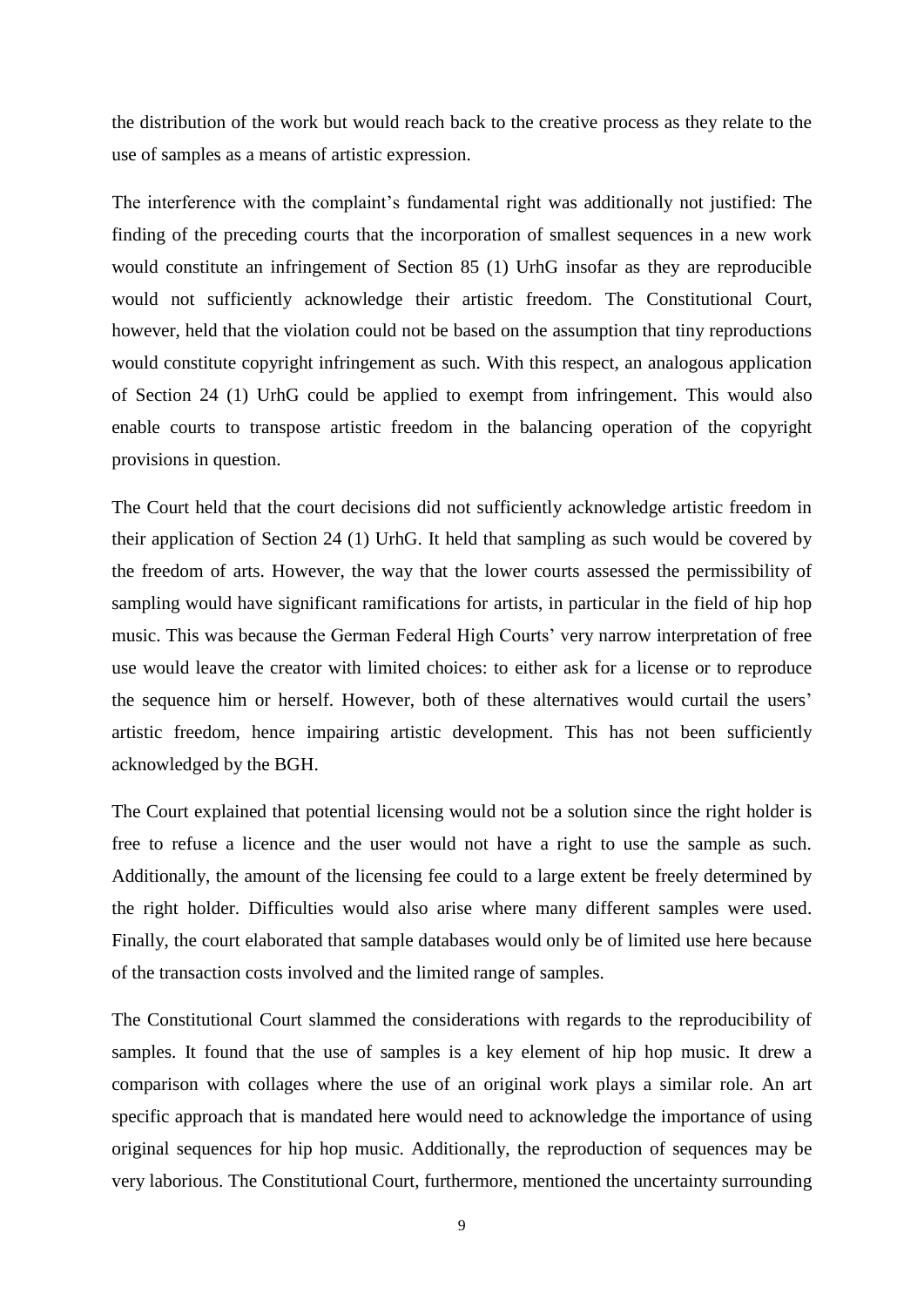the question whether a sequence is reproducible identically. This was exemplified for the Court by the fact that many expert witnesses were called upon to answer the issue of reproducibility in the proceedings before the lower courts. The uncertainty created by having to prove whether a sequence was not reproducible might lead to a chilling effect where artists may refrain from using a sample in the first place.

Conversely, the right of the original phonogram producers would only be impaired to a minimal extent by the complainant's use. The two musical works in question are not in competition with one another. This would only be the case where the derivative work would be very close to the original one. Additionally, the fact that potential licensing revenue would be lost by allowing free use in such an instance would not amount to a significant material loss of the phonogram producer. The exclusive right in Section 85 UrhG was not enacted to generate licensing revenue but to combat piracy. The Court, furthermore, found that such loss cannot be construed by the savings of the users. These would not necessarily correspond to the losses of the original phonogram producers. According to the Court, this would only be the case where there is a direct competitive relationship between both producers. The artistic freedom of the claimants of the original cases would also not be impaired significantly. Additionally, only the interest as phonogram producers of the two Kraftwerk members were considered in the underlying cases not those as artists and authors. The Court added that its findings did not to impair the exploitation interest of the original phonogram producers. They would still retain the possibility to seek licensing revenues for such uses that were not covered by artistic freedom or where they would constitute an unbearable economic risk due to the amount taken or the particular context with the original work.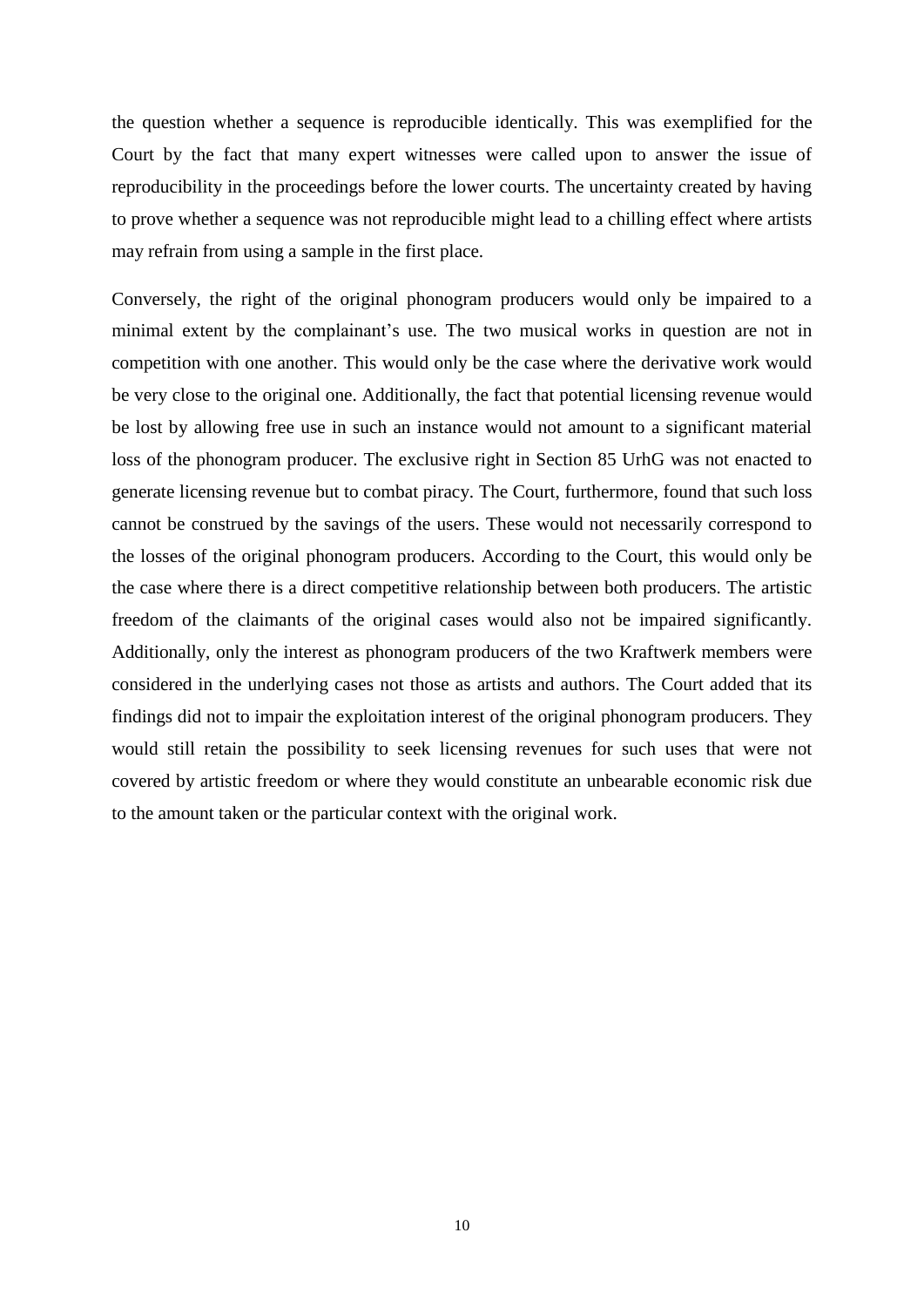#### IV. CONCLUSION

The case is now remanded to the German Federal High Court that has to decide on this matter applying the Constitutional Courts' considerations. It mentioned that the BGH could apply these considerations with an adequate interpretation of Section 24 (1) UrhG or through limiting the scope of Section 85 (1) UrhG. Then, sampling would only constitute an infringement where the economic interests of phonogram producers would be severely impaired.<sup>15</sup> The Court also noted that some acts of exploitation by Pelham occurred after the  $22<sup>nd</sup>$  of December 2002. These may be governed by the InfoSoc Directive<sup>16</sup> which the BGH was called to investigate upon.

In any event, the decision comes at an interesting time where the discussion on how adaptations of musical works are treated by copyright law is vibrant. A very prominent case with this regard is the litigation relating to the song "Blurred Lines" by Robin Thicke, Pharell and T.I There a US District Court found for the estate of Marvin Gaye.<sup>17</sup> The reactions were generally negative with a sentiment that the decision would stifle creativity.<sup>18</sup> It was therefore not surprising that the defendants and filed an appeal to the District Court's decision.<sup>19</sup>

The approach taken by the Constitutional Court may provide a fresh approach with this regard. Importantly, it noted that the fundamental right discourse needs to acknowledge that both conflicting rights are equally important. This again breaks the property/exceptions conundrum that is generally led with the property right of the IP holder being interfered with and that exceptions or limitations would, as their name stipulates, only be given in exceptional or limited circumstances.<sup>20</sup> Such approach is, however, not permissive when the fundamental rights discourse is applied. As the Constitutional Court says there is no hierarchy between these rights as both are equally important. This means that any precedence of a fundamental right to another is not possible.

-

<sup>&</sup>lt;sup>15</sup> Wielsch would favour this alternative - Dan Wielsch, Kunst ist mehr als nur Investition: zum Sampling-Urteil des BVerfG, VerfBlog, 2016/6/01, [http://verfassungsblog.de/kunst-ist-mehr-als-nur-investition-zum-sampling](http://verfassungsblog.de/kunst-ist-mehr-als-nur-investition-zum-sampling-urteil-des-bverfg/)[urteil-des-bverfg/.](http://verfassungsblog.de/kunst-ist-mehr-als-nur-investition-zum-sampling-urteil-des-bverfg/)

 $\frac{16}{16}$  Directive 2001/29/EC of the European Parliament and of the Council of 22 May 2001 on the harmonisation of certain aspects of copyright and related rights in the information society

<sup>17</sup> *Williams v Bridgeport Music, Inc*, No. 13-06004 (C.D. Cal. Nov. 19, 2013)

<sup>18</sup> Ben Challis, *More 'Blurred Lines' when it comes to writing songs?* Journal of Intellectual Property Law & Practice, 2015, Vol. 10, No. 8, 586, 588.

<sup>&</sup>lt;sup>19</sup> <http://www.rollingstone.com/music/news/pharrell-robin-thicke-ti-appeal-blurred-lines-verdict-w436116> last accessed 25 August 2016

<sup>20</sup> See also the important case of the European Court of Human Rights with this regards in Ashby Donald - *Case of Ashby Donald and others v France* App no 36769/08 (ECtHR, 10 January 2013).